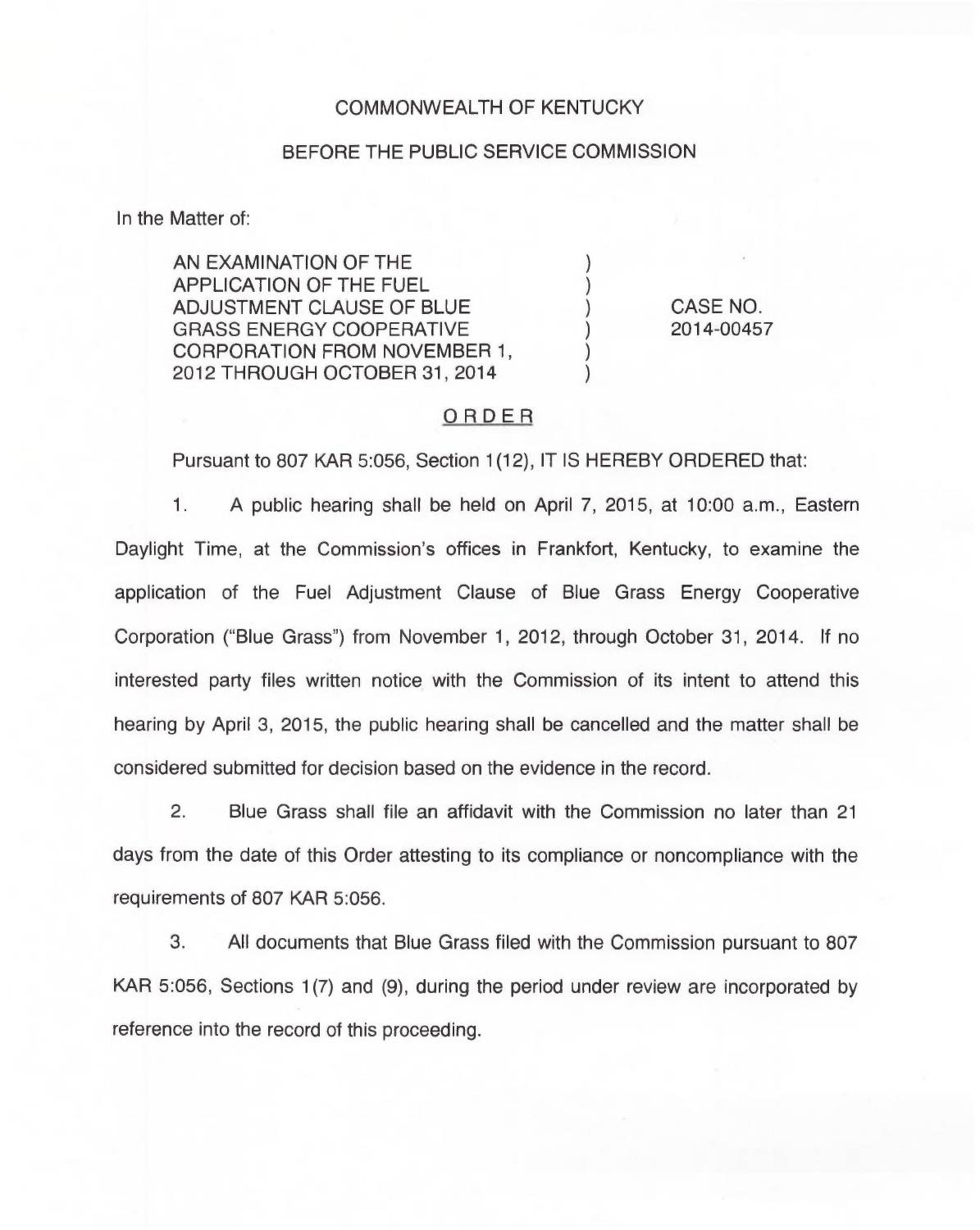Blue Grass shall publish the following notice not less than seven days or 4. more than 21 days prior to the public hearing in a newspaper of general circulation in its service areas or in a trade publication or newsletter going to all customers. Blue Grass shall also file an Affidavit of Publication of Hearing Notice with the Commission no later than April 3, 2015.

> A public hearing will be held on Tuesday, April 7, 2015, at 10:00 a.m., Eastern Daylight Time, at the offices of the Kentucky Public Service Commission, 211 Sower Boulevard, Frankfort, Kentucky, to examine the application of the Fuel Adjustment Clause of Blue Grass Energy Cooperative Corporation for the period November 1, 2012, through October 31, 2014. Individuals interested in attending this hearing shall notify the Kentucky Public Service Commission in writing of their intent to attend no later than April 3, 2015. If no notices of intent to attend are received by that date, this hearing will be cancelled and the matter shall be considered submitted for decision based on the evidence in the record. Written notice of intent to attend this hearing should be sent to: Executive Director, Kentucky Public Service Commission, P.O. Box 615, Frankfort, Kentucky 40602.

5. The official record of the proceeding shall be by video only.

6. a. Blue Grass shall file with the Commission, no later than 30 days from the date of this Order, its responses to all information requested in the Appendix to this Order. Responses to requests for information shall be appropriately bound, tabbed and indexed and shall include the name of the witness responsible for responding to the questions related to the information provided, with copies to all parties of record and the original and six copies to the Commission. When numerous sheets are required for an item, each sheet should be appropriately indexed, e.g., Item 1(a), Sheet 2 of 6.

b. Each response shall be answered under oath or, for representatives of a public or private corporation or a partnership or association or a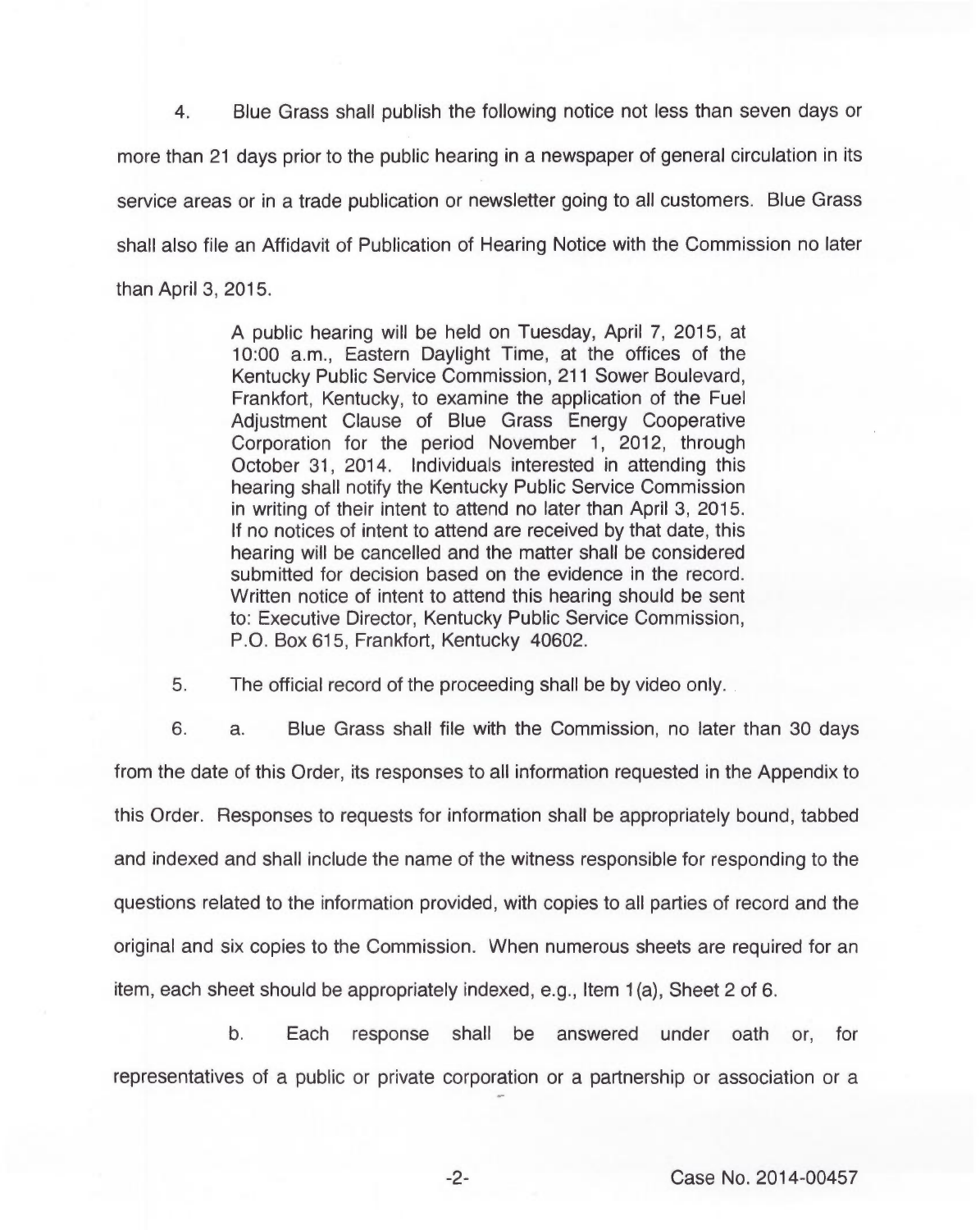governmental agency, be accompanied by a signed certification of the preparer or person supervising the preparation of the response on behalf of the entity that the response is true and accurate to the best of that person's knowledge, information, and belief formed after a reasonable inquiry.

c. A party shall make timely amendment to any prior response if it obtains information which indicates that the response was incorrect when made or, though correct when made, is now incorrect in any material respect.

d. For any request to which a party fails or refuses to furnish all or part of the requested information, that party shall provide a written explanation of the specific grounds for its failure to completely and precisely respond.

e. Careful attention should be given to copied material to ensure that it is legible

f. A party filing a document containing personal information shall, in accordance with 807 KAR 5:001, Section 4(10), encrypt or redact the document so that personal information cannot be read.



ATTEST:

Convor D. Buenwell for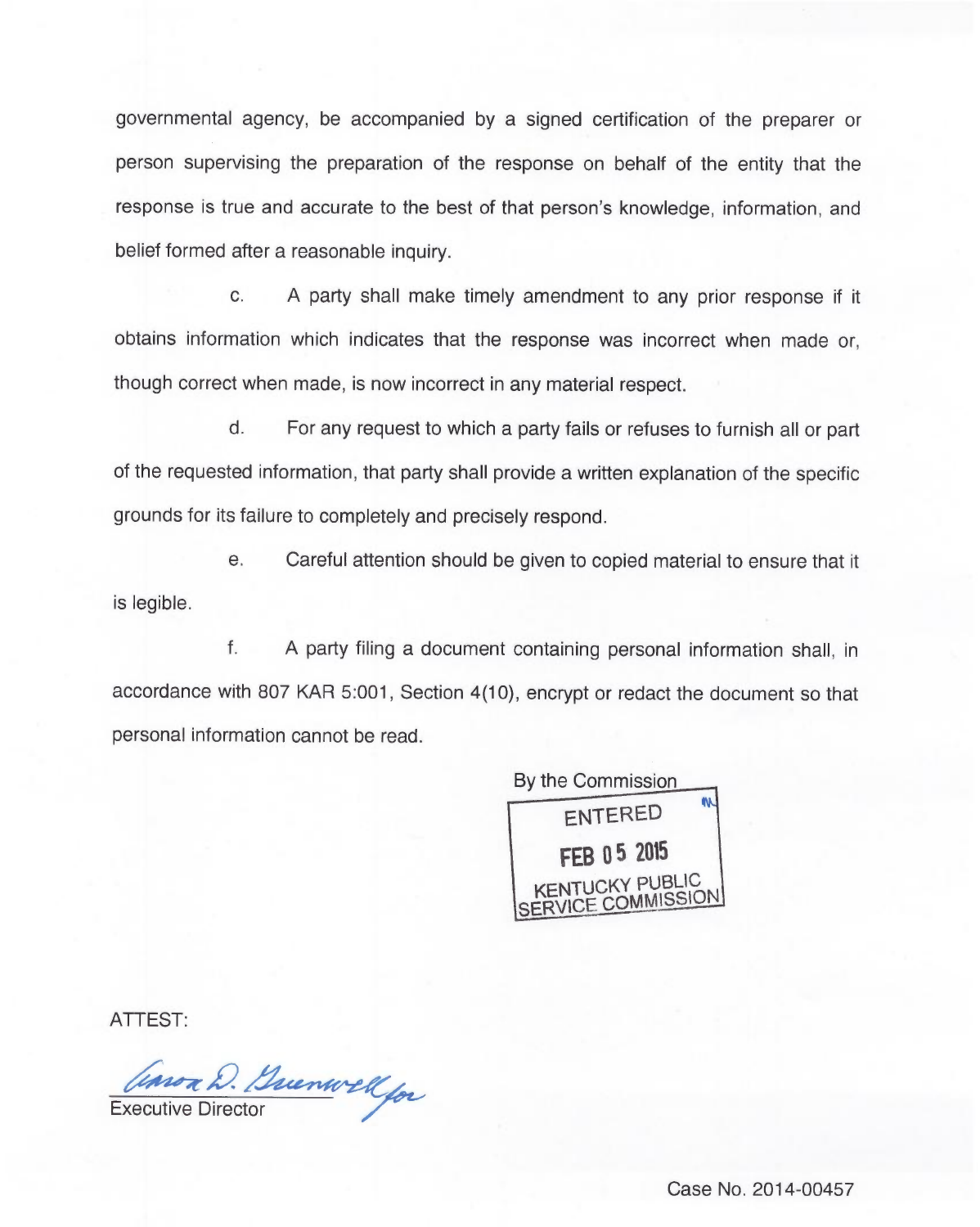### APPENDIX

# APPENDIX TO AN ORDER OF THE KENTUCKY PUBLIC SERVICE COMMISSION IN CASE NO. 2014-00457 DATED FEB  $0.5$  2015

 $1.$ a. Provide a schedule of the calculation of the 12-month average line loss, by month, for November 2012 through October 2014.

b. Describe the measures that Blue Grass has taken to reduce line loss during this period.

2. Provide Blue Grass's monthly revenue reports (monthly billing summaries) showing the total revenue collected, including adjustments under the Fuel Adjustment Clause, as reported in Blue Grass's monthly filings required by the Commission from November 1, 2012, through October 31, 2014.

3. Provide a schedule showing the calculation of the increase or decrease in Blue Grass's base fuel costs per kWh as proposed by its wholesale electric supplier adjusted for Blue Grass's 12-month average line loss for November 2012 through October 2014.

4. Provide a schedule of the present and proposed rates that Blue Grass seeks to change, pursuant to 807 KAR 5:056, as calculated in Item 3 above, shown in comparative form.

5. Provide a statement showing, by cross-outs and italicized inserts, all proposed changes in rates. A copy of the current tariff may be used.